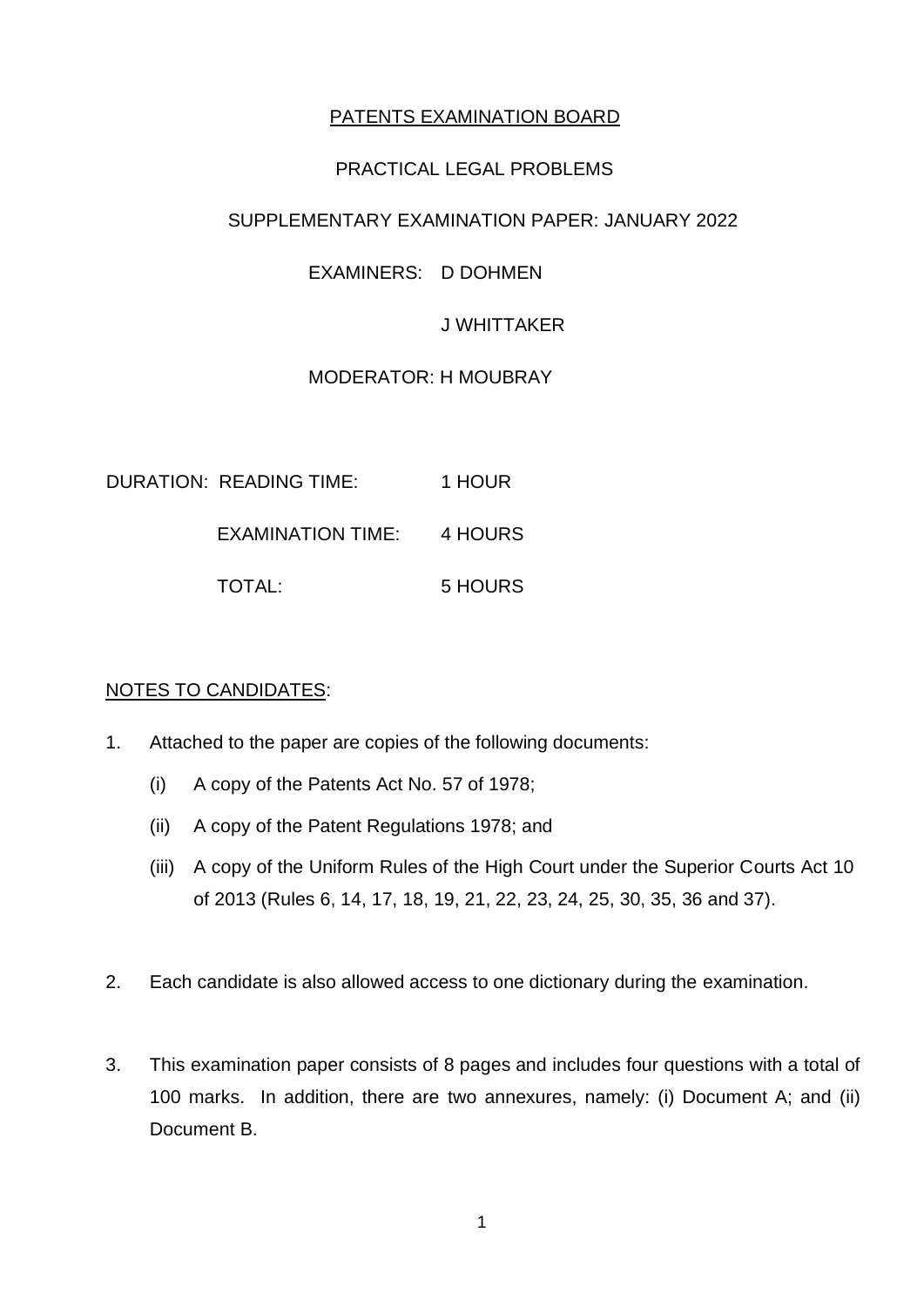- 4. Prior to the handing out of the answer papers, candidates will have an opportunity to read the examination paper and the two annexures, and make notes, for 60 minutes.
- 5. Where appropriate, reference should be made to case law, and conclusions should be supported by reasons and arguments.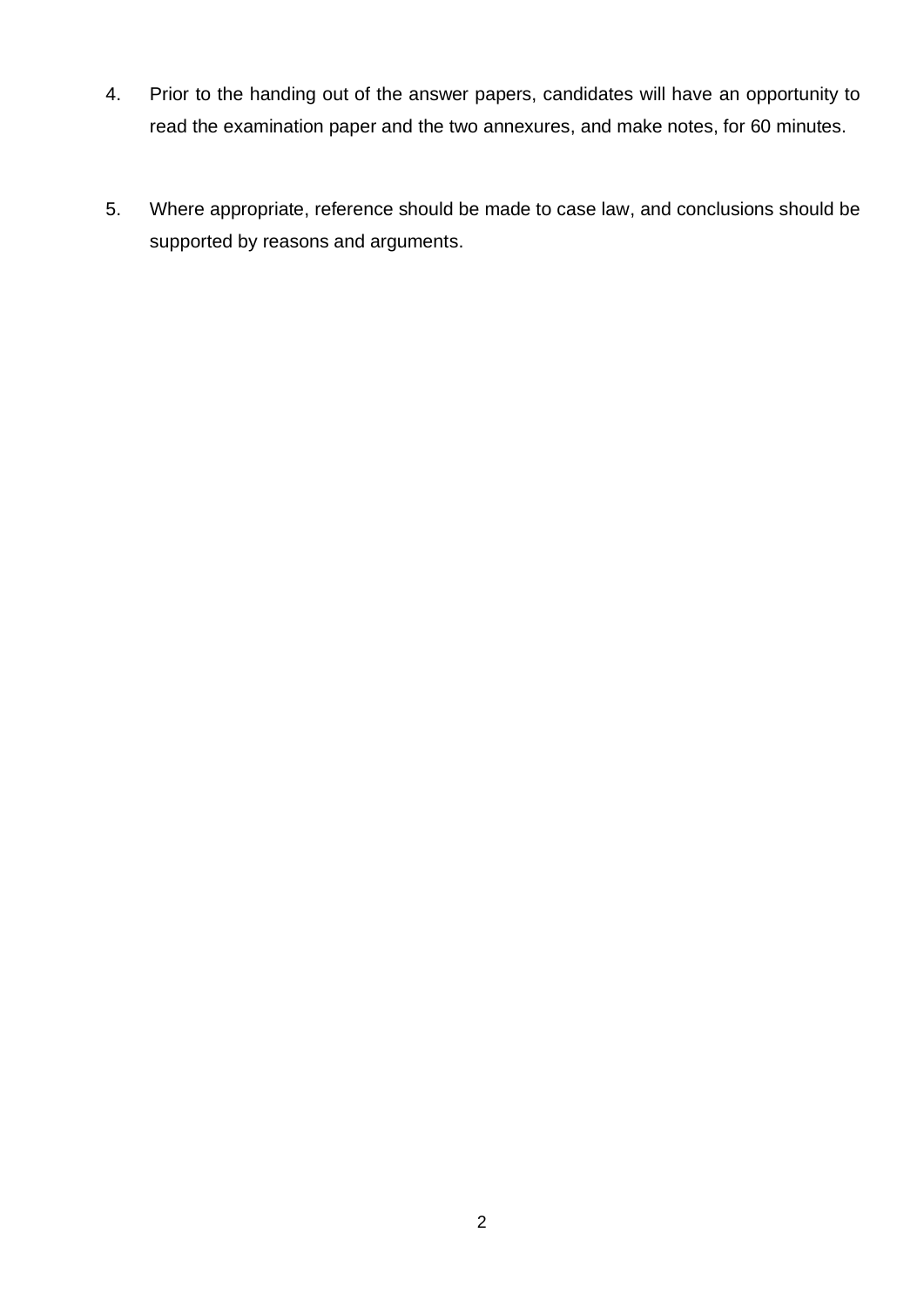Your client writes to you as follows:

"*Dear Sirs,*

*My company, Pinotage (Pty) Ltd, manufactures and supplies a number of products in South Africa. One of these products is an opener for wine bottles, and your firm assisted us in obtaining patent protection for the bottle opener. Unlike conventional openers for wine bottles, which utilize a corkscrew, our product increases the air pressure within the bottle in order to remove the cork from the bottle. A copy of the specification of our patent, i.e. South African patent 2017/01234, is attached marked "Document A".*

*Recently, we noticed another product on the market which is being sold in competition with our bottle opener, and which is supplied in South Africa by Malbec (Pty) Ltd. Last week, we contacted Malbec, advised them that our product is protected by a South African patent, and provided them with a copy of our patent. In response, the CEO of Malbec requested a meeting with me, and during the meeting she advised me that their bottle opener is totally different to our product, so much so that they have obtained their own South Africa patent for their bottle opener. She then gave me a copy of their patent, i.e. South African patent 2018/06789, a copy of which is attached marked "Document B". I have reviewed their patent and confirm that the bottle opener which Malbec is supplying in South Africa is the same as the bottle opener described in their patent.*

*Given the above, I am not sure how to proceed. However, I do not want to let go of this matter if there is some action that Pinotage may take to stop the continued sale of Malbec's bottle opener.*

*I would appreciate your advice on possible steps, if any, that Pinotage may take in these circumstances.*

*Yours sincerely*

*Mr. Woody Chardonnay"*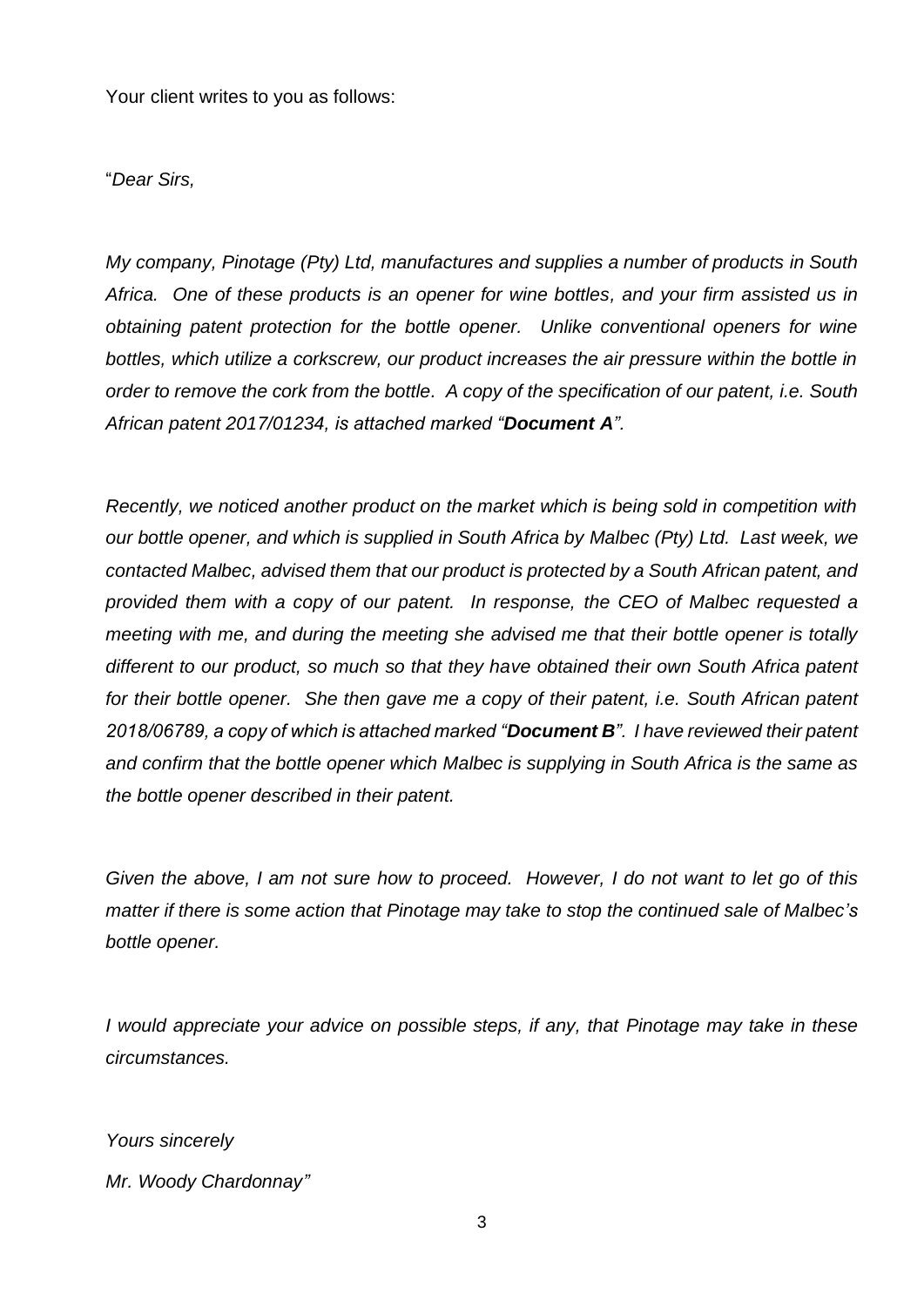You conduct some background checks and establish that:

- (a) ZA 2017/01234 [Document A] was filed on 11 June 2017 without claiming priority from an earlier patent application;
- (b) All formalities in respect of ZA 2017/01234 were correctly complied with, and the patent is currently in force;
- (c) ZA 2018/06789 [Document B] was filed on 4 May 2018 and claims priority from an earlier South African patent application which was filed on 6 June 2017;
- (d) All formalities in respect of ZA 2018/06789 were correctly complied with, and this patent is also currently in force.

## **QUESTION 1 (35 marks)**

Please provide your client with detailed advice on whether or not the supply of Malbec's bottle opener in South Africa amounts to infringement of any of the claims of South African patent 2017/01234.

### **QUESTION 2 (15 marks)**

Please provide your client with detailed advice on the courses of action available to Pinotage in the current circumstances.

### **QUESTION 3 (30 marks)**

Your client, ABC Healthcare (Pty) Ltd ("ABC"), informs you that it has obtained patent protection for a safety syringe/needle assembly. The patent was applied for in 2013 and the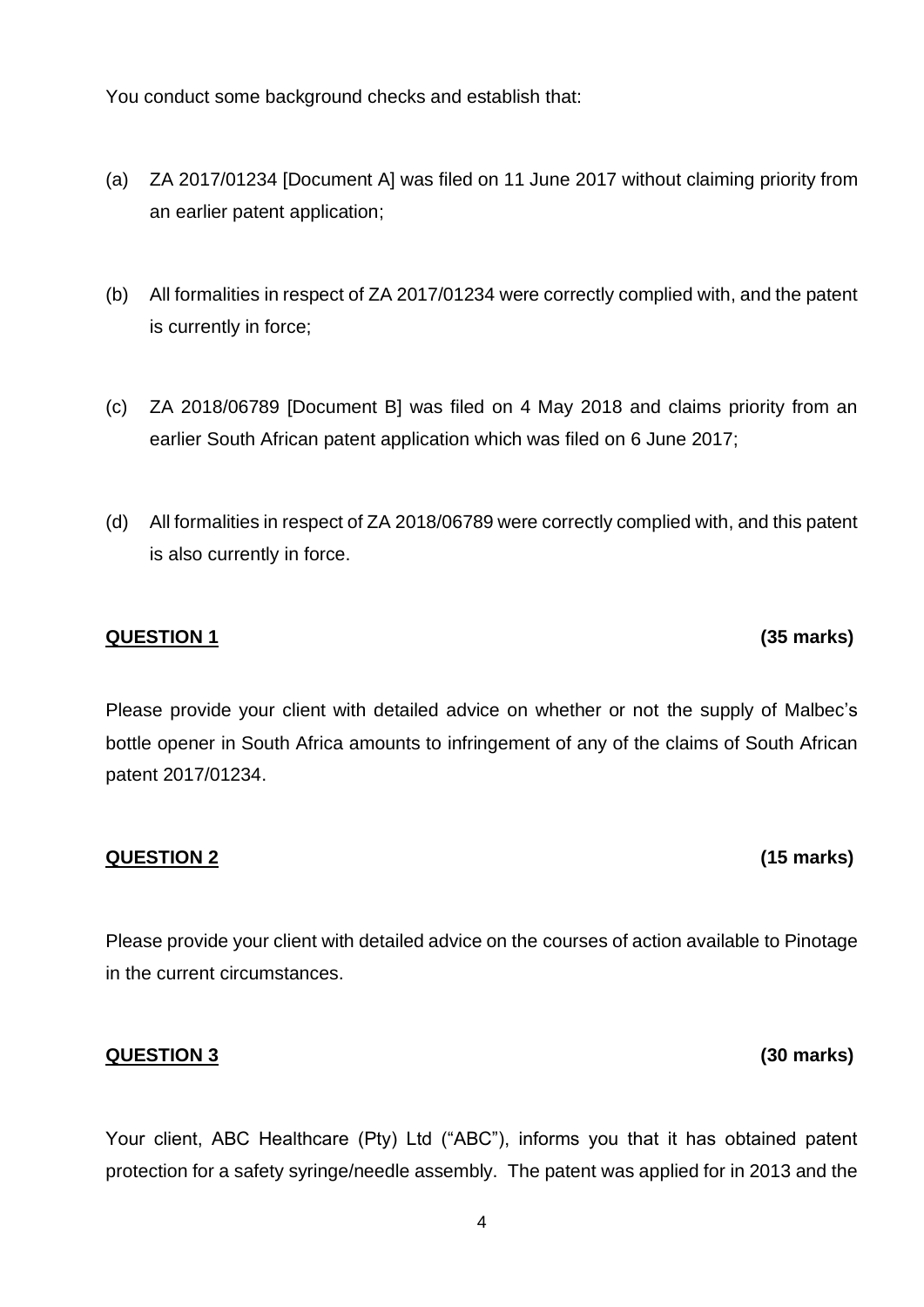patented and claimed assembly includes a sheath mechanism that covers the needlepoint on being retracted from the skin of a patient thereby automatically rendering the needlepoint blunt after use. This avoids inadvertent needle pricks after insertion into a patient in the clinical environment.

Because of various regulatory and manufacturing delays, ABC was only able to introduce its product onto the South African market during 2018 and has, since its introduction, spent over R20 million on marketing and advertising. The uptake of the product was slow in the first eighteen months but, after that, sales volumes started to increase steadily. ABC has advised you that the demand for the product is high and it is currently close to being considered the gold standard in the industry. ABC expects to have sales volumes of approximately R5 million in 2022 and projects that this will grow to at least R15 million by the end of 2023.

Last week ABC became aware that a competitor, Sharp Practice CC ("Sharp Practice"), has imported 100 000 of its safety catheter units into South Africa from China. It is anticipated that Sharp Practice will start selling these products within the next few weeks.

ABC advises you that it sells its product to private hospitals in South Africa at R12.00 per assembly and it is expected that Sharp Practice's product will be sold at a price of R2.50 to private hospitals.

You have considered the patent and its validity and you have advised ABC that there is a strong likelihood that a Court will find that the sale of Sharp Practice's product will amount to an infringement of at least one of the claims of the patent. Furthermore, you have conducted a thorough validity investigation and, in your opinion, the claims are very likely to be considered novel in light of the prior art of which you are aware. There is a possible argument that the claims may lack inventive step in light of the prior art, but this argument is not compelling enough for you to advise your client that they are at considerable risk of a finding of invalidity.

Sharp Practice has multiple product ranges in the medical devices field, and it is anticipated that the safety catheter in question is likely to only constitute about 10% of its total sales volumes per annum. On the other hand, the safety catheter of ABC constitutes 70% of its annual turnover.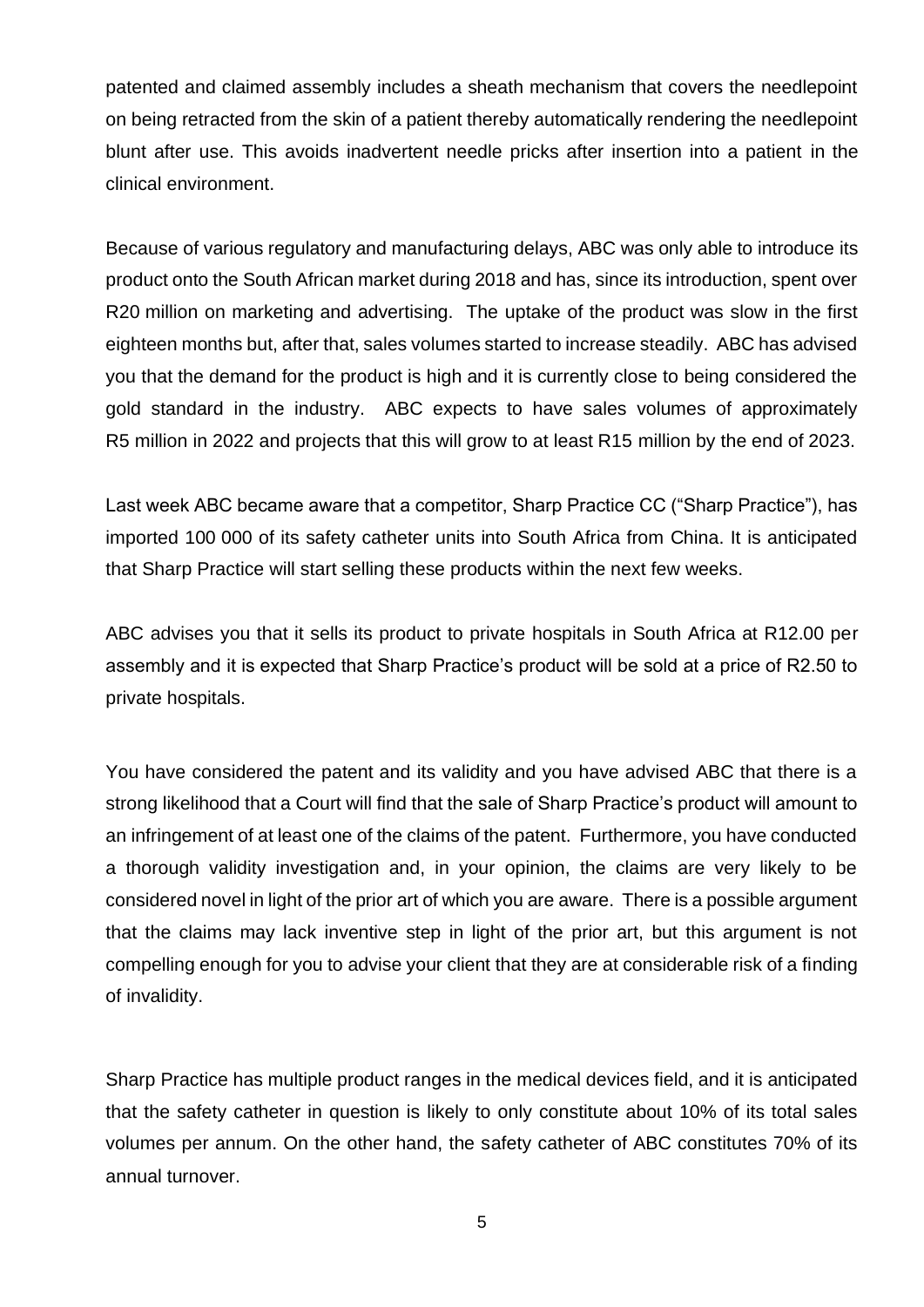ABC employs 20 permanent staff members the majority of which have been employed in light of the substantial growth in the safety catheter market (partly as a result of increased demand caused by the Covid-19 pandemic). Sharp Practice has a very mobile sales force the numbers of which are unclear but it has been established that they work independently on short-term contracts, and on a commission basis.

Furthermore, a search has revealed that Sharp Practice does not own any fixed property in South Africa. All of its computers, vehicles, etc. are leased from external suppliers. At any given time, the only substantial asset that Sharp Practice own is the current stock on hand.

It is expected that the 100 000 units will be supplied into the market very quickly within the next two weeks and, thereafter, it is anticipated that they have plans to import approximately 50 000 units per month in light of the demand for the product.

Although ABC's product is the gold standard in the market, there are many other safety catheters that compete with their product (approximately 8 products) all at differing prices. Although the market share is steadily increasing, it is constantly changing because on some occasions ABC increases its market share by taking sales from the other 8 competitors but, from time to time, it does lose sales to one or more of these competitors.

30% of ABC's total sales take place in public hospitals, with the remaining 70% being made to the private hospitals. ABC draws your attention to an article that was written recently where a concern was expressed about the high cost of its product, the strain it places on the Covid-19 health budgets of hospitals and as a result thereof, the perceived barrier to access to ABC's product for many healthcare professionals in the public sector. As a result, approximately three months ago, ABC Healthcare took a decision to substantially reduce its product price to the public sector. Its adjusted public sector price is approximately 10% higher than the anticipated price of Sharp Practice's product. The more expensive product that is supplied to private hospitals is covered, in the majority of cases, by the patients' medical aid hospital plans.

ABC is very concerned about these recent developments to the extent that it may need to consider drastically reducing its price in the private sector to protect its business. If it does so it will obviously see a dramatic drop off in sales volumes which will be concerning because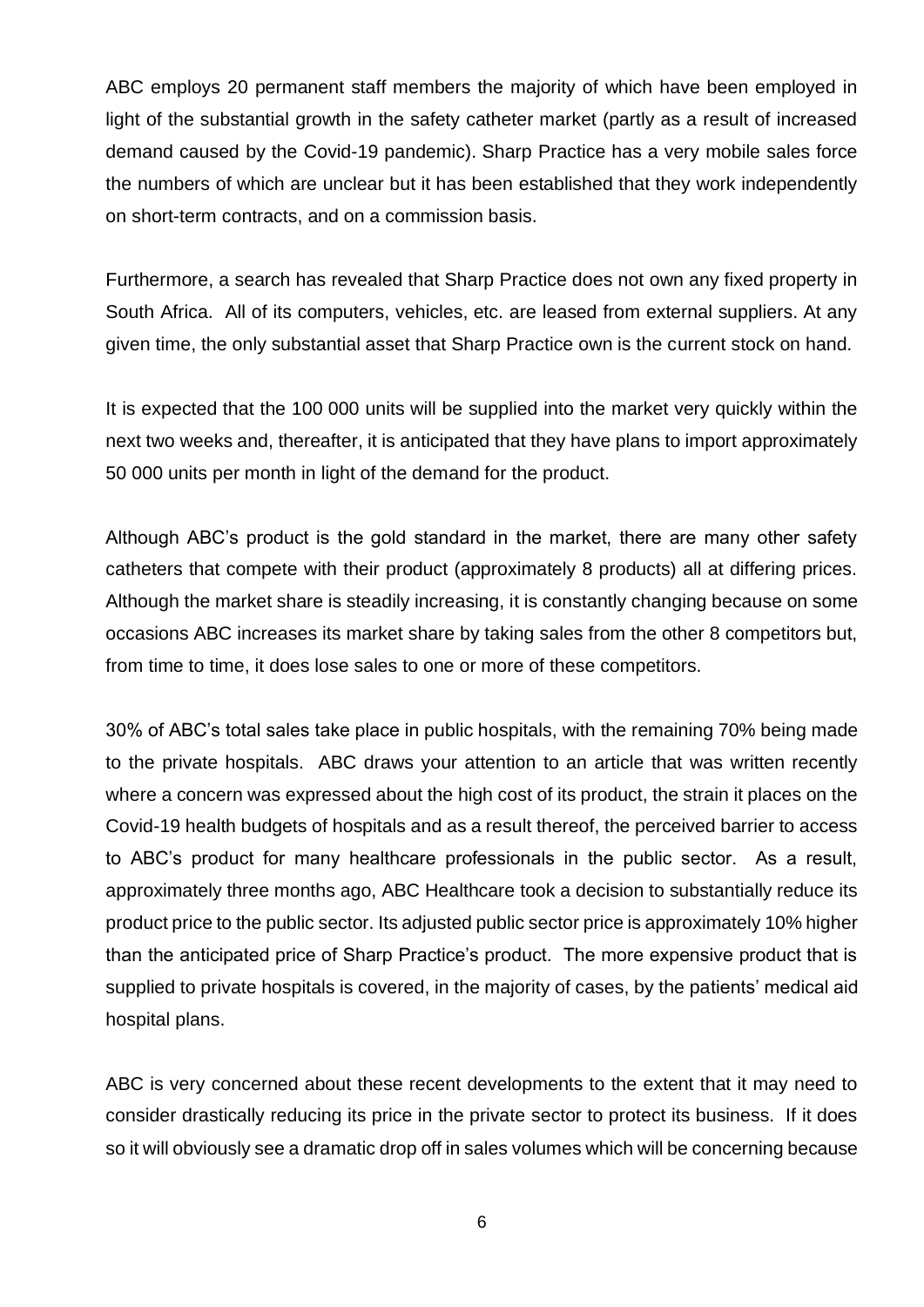of the considerable costs spent in advertising and marketing in order to develop the market for the product. ABC is also concerned that, should it decide to reduce its product price, it would be very difficult in the future to increase the product price.

Taking into consideration all of the above, please advise ABC on what appropriate legal steps should be taken to prevent Sharp Practice from selling its product in South Africa. In doing so, please focus on the requirements for such legal proceedings and provide ABC with an overview of its prospects of success with specific reference to the facts that have been provided to you in this case.

## **QUESTION 4 (20 marks)**

You received the following letter from your client:

"*Dear Patent Attorney*

*We run a national paper milling business and produce printing paper as well as high gloss magazine paper for worldwide distribution. In addition, we have two other divisions, the one dealing with cardboard packaging and the other with paper envelopes.*

*Our paper envelopes division specializes in tamper-evident envelopes and does continued research and development in this field. In the past we have also had instances where third parties attempted to infringe one of our patents.*

*The previous managing director of the envelopes division, Mr John Sly resigned at the end of 2021 and as we understand he has now started a competing business.*

*We are in the process of appointing a new managing director, Ms Susan Slick. Ms Slick has extensive management experience and has worked in the paper and envelopes business in Europe and the USA. In the early years of her career, she was also involved with research into and development of envelopes and paper products which are currently in use in the USA and Europe. Ms Slick comes highly recommended.*

*However, we are concerned that our standard employment conditions do not provide us with*